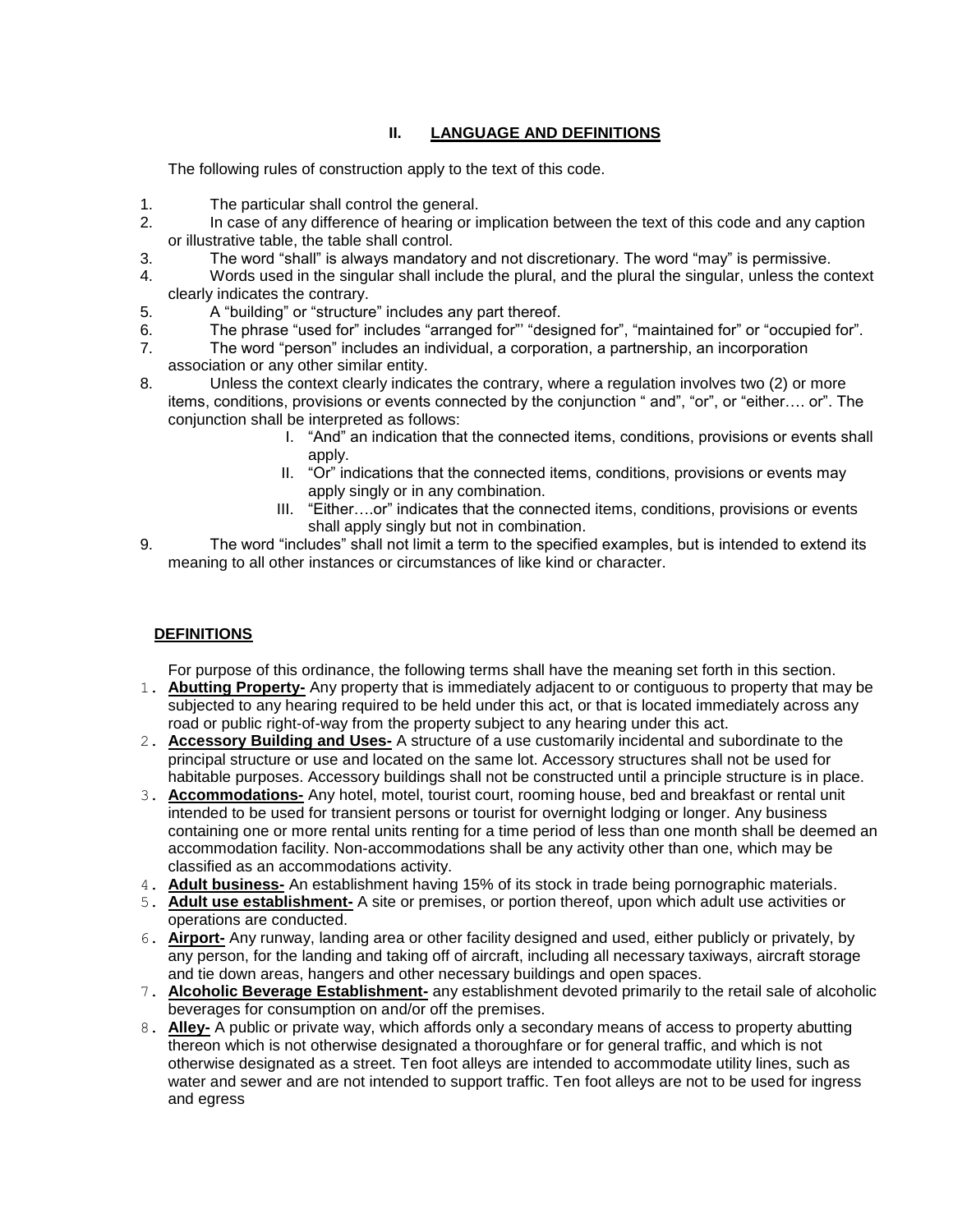- **9. Alteration-** any change in the arrangement of a building; any work affecting the structural parts of a building; or any change in zoning classification, a conditional use, a variance or an appeal.
- **10. Animated sign-** The term "animated sign" means any sign of which all or any part thereof visibly moves in any fashion whatsoever; and any sign which contains or uses for illumination any light, lights, or lighting device or devices which change color, flash or alternation show movement or motion, or change the appearance of such sign or any part thereof automatically. The term "animated sign" shall not include revolving signs.
- 11. **Apartment-** The term "apartment" means a multifamily dwelling unit containing a room or suite of
- rooms together with a kitchen or kitchenette and sanitary facilities.<br>12. **Appeal-** The term "appeal" means a request for a review Appeal- The term "appeal" means a request for a review of the city's interpretation of any provisions of this Code or a request for a variance.
- 13. **Applicant-** The record owner or his authorized representative, or a tract of land, which is the subject of a request for change in zoning classification, a conditional use, a variance or an appeal.
- 14. **Area of Critical State Concern-** See (Florida Statues, Chapter 308.)
- 15. **Arterial Street-** a street designed or utilized primarily for high-speed vehicular movements and heavy volumes of traffic, collecting traffic from collector streets.
- 16. **Automotive repair-** The repair, rebuilding or reconditioning of motor vehicles or parts thereof including collision service, painting and steam cleaning of vehicles.
- 17. **Automotive Wrecking and Salvage Yards-** The dismantling or wrecking of used motor vehicles, mobile homes or other vehicles, or the storage, sale or dumping or such wrecked or dismantled vehicles or parts. See Junk Yard.
- 18. **Banner-** The term "banner" means any temporary hanging sign possessing characters, letters, illustrations or ornamentations applied to paper, plastic or fabric of any kind. This classification shall not include plastic or fabric signs which are permanently attached within a rigid frame which are intended to be used as a permanent sign. National flags, flags of political subdivisions and symbolic flags of any institution or business shall not be considered banners.
- 19. **Bar or Saloon-** Any place devoted primarily to the selling or dispensing and drinking of malt, vinous or other alcoholic beverages or any place where any sign is exhibited or displayed indicating that alcoholic beverages are obtainable within or thereon and where such beverages are consumed on the premises.<br>20. **Best**
- **Best Management Practices (BMP)-** The term "best management practices (BMP)" means those practices and principles designed to reduce and manage nonpoint sources of pollution and in some cases, protect wildlife and habitat. These principles and practices are generally outlined in the latest updated version of various best management practices manuals including Silviculture Best Management Practices, Best Management Practices, A Landowner's Handbook for Controlling Erosion for Forestry Operations, Management Practices for Forested Wetlands, DER: Florida Development Manual, A Guide to Sound Land and Water Management, and other publications on best management practices that are accepted by the industries and regulatory bodies.
- 21. **Block-** A block shall be deemed to be that entire property frontage along one highway, lying between the two nearest intercepting streets and railroad right-of-way or waterway, golf course, campus, park or similar open space.
- 22. **Boarding, Rooming and Guest Houses-** a building or part thereof, other than a hotel, motel or restaurants, where meals and/or lodging are provided for compensation for three (3) or more unrelated persons where no cooking or dining facilities are provided in individual rooms.
- 23. **Boat Yard-** A commercial or nonprofit boat basin with facilities for one or more of the following: sale, construction, repair, storage, launching, and berthing, securing, fueling and general servicing of marine craft of all types.
- 24. **Bond-** Any form of a security including a cash deposit, surety bond, collateral, property or instrument or credit on any amount and form satisfactory to the City Commission. The City Commission shall approve all bonds wherever a bond is required by these regulations.
	- I. **Maintenance Bond-** Upon issuance of the "Certificate of Completion" or when required improvements are installed prior to recording the site plan, surety must be posted in the amount of twenty-five (25) percent of the original engineer's estimate of the cost improvements. The condition of this obligation is such that the City Commission will be protected against any defects resulting from faulty materials or workmanship of the aforesaid improvements for a period of two (2) years.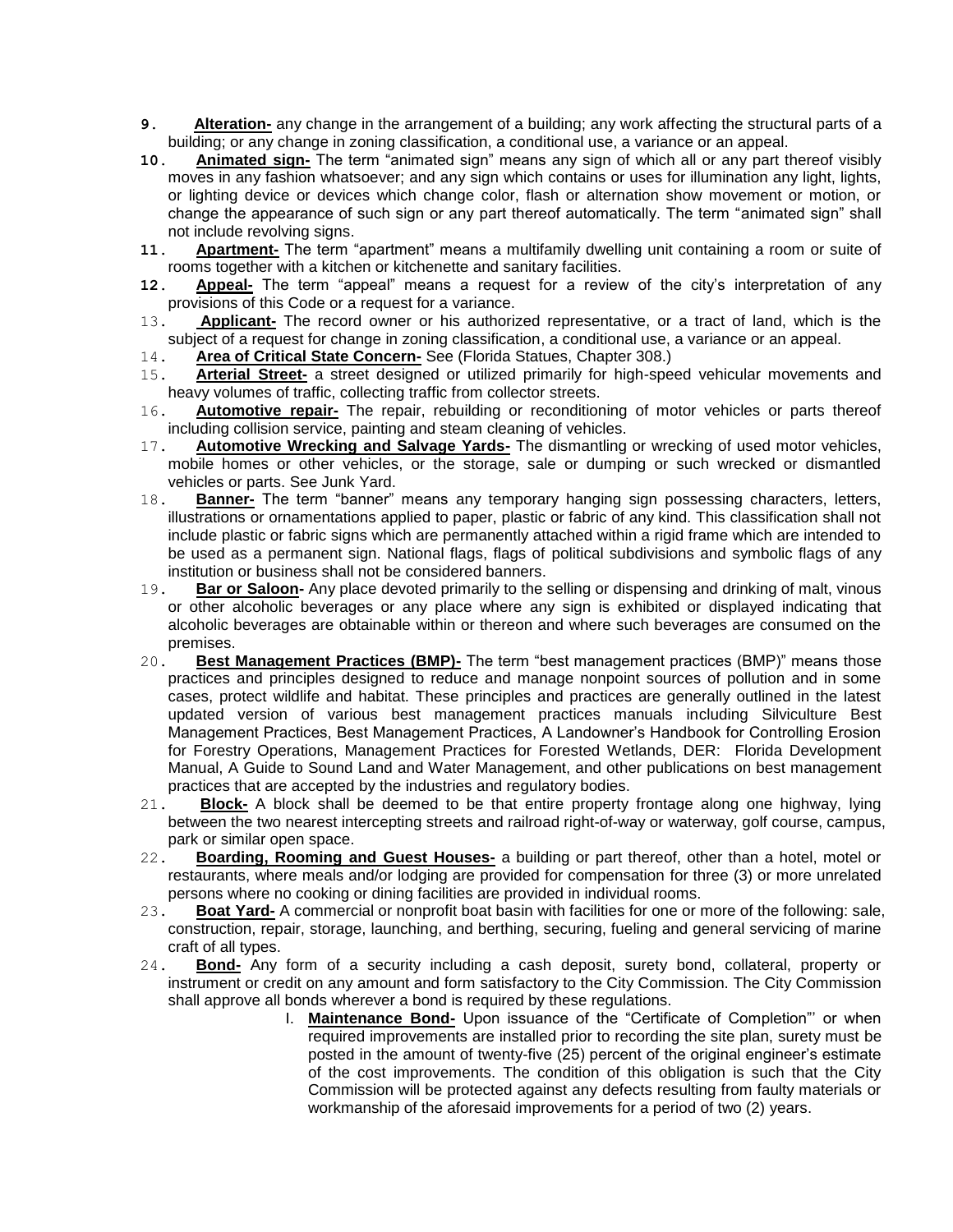- II. **Performance Bond-** When required improvements are installed after recording the plat or site plan, surety must be posted in the amount of one hundred twenty-five (125) percent of the engineer's estimate of cost.
- 25. **Borrow Pit-** An excavation from which natural materials are removed for use elsewhere, leaving a hole (pit)
- 26. **Buffer-** Traditionally means a physical barrier located between and separating one or more land uses, especially potentially incompatible uses, from one another. The buffer reduces such potential offsite impacts as glare, noise and visual impacts through separation by distance and through visual screening. Typical visual screening consists of an area of thick vegetation. A wetland buffer is intended to protect critical habitat and water resources from neighboring land uses.
- 27. **Buffer Fence-** A solid opaque fence of sufficient height to obstruct view, which is constructed of durable materials appropriate for the intended use and consistent with materials commonly used in surrounding areas or neighborhoods
- 28. **Buildable Area-** The term "buildable area" means the area of a lot remaining after the setback and open space requirements of the zoning code, have been met.
- 29. **Building-** Any structure designed or built for support, enclosure, shelter, or protection of persons, animals, chattels or property of any kind. "Building" shall include "Structure". Any structure constructed or used for a residence, business, industry or other private or public purposes, including structures that are accessory to such uses, provided such structure are in compliance with the Southern Standard Building Code.
- 30. **Building Coverage-** See Lot Coverage
- 31. **Building Footprint-** The perimeter of a buildings foundation walls.
- 32. **Building Line-** An imaginary line across the property, defined in each district by the setback requirement on which the front wall of a building may be built. For the purpose of measuring, setbacks shall be determined by measuring from any vertical support of a covered roof section to the nearest
- point to the lot line.<br>33. **Building Pri Building Principle-** A building in which is conducted the main or principal used of the lot or parcel on which said building is situated.
- 34. **Building Setback-** the minimum horizontal distance between the front, rear or side lines of the lot and the front, rear and sides of the building. When two (2) or more lots under one (1) ownership are used, the exterior property lines so grouped shall be used in determining building setback when the interior common lot line is straddled by the principal structure.
- 35. **Bulkhead-** a structure separating land and water areas, primarily designed to resist earth pressures.
- 36. **Caliper-** caliper shall be the diameter at breast height (DBH) of the trunk of all trees four (4) feet above ground.
- 37. **Car wash-** An area of land and/or a structure with machine or hand operated facilities, used principally for the cleaning, washing, polishing or waxing or motor vehicles.
- 38. **Cemetery-** Land used or intended to be used for the burial of animal or human dead and dedicated for cemetery purposes, including mausoleums and mortuaries, if operated in connection with and within the boundaries of such cemetery.
- 39. **Center Line, Street-** a line running parallel with the highway right-of-way, which is half the distance between the extreme edges of the official right-of-way width.
- 40. **Certificate of Appropriateness-** The term "certificate of appropriateness" means the e preliminary approval granted by the architectural review board relating to the review of design, look and use of a proposed development within the City. This is generally the first review and approval phase for development within the City.
- 41. **Certificate of Occupancy-** That certificate issued by the City Building Inspector subsequent to final inspection that all improvements have been completed in conformity with the requirements of the Code and the approved construction plans and specification.
- 42. **Certification of Ownership-** An opinion of title of a licensed attorney of Title Company certifying to the Local Government, based upon an examination of an abstract of title of the Official Records of Franklin County stating that the applicant if the owner in fee simple to the tract submitted for subdivision. The certificate shall also state the names and nature of all liens, mortgages and encumbrances against the title to said tract, if any.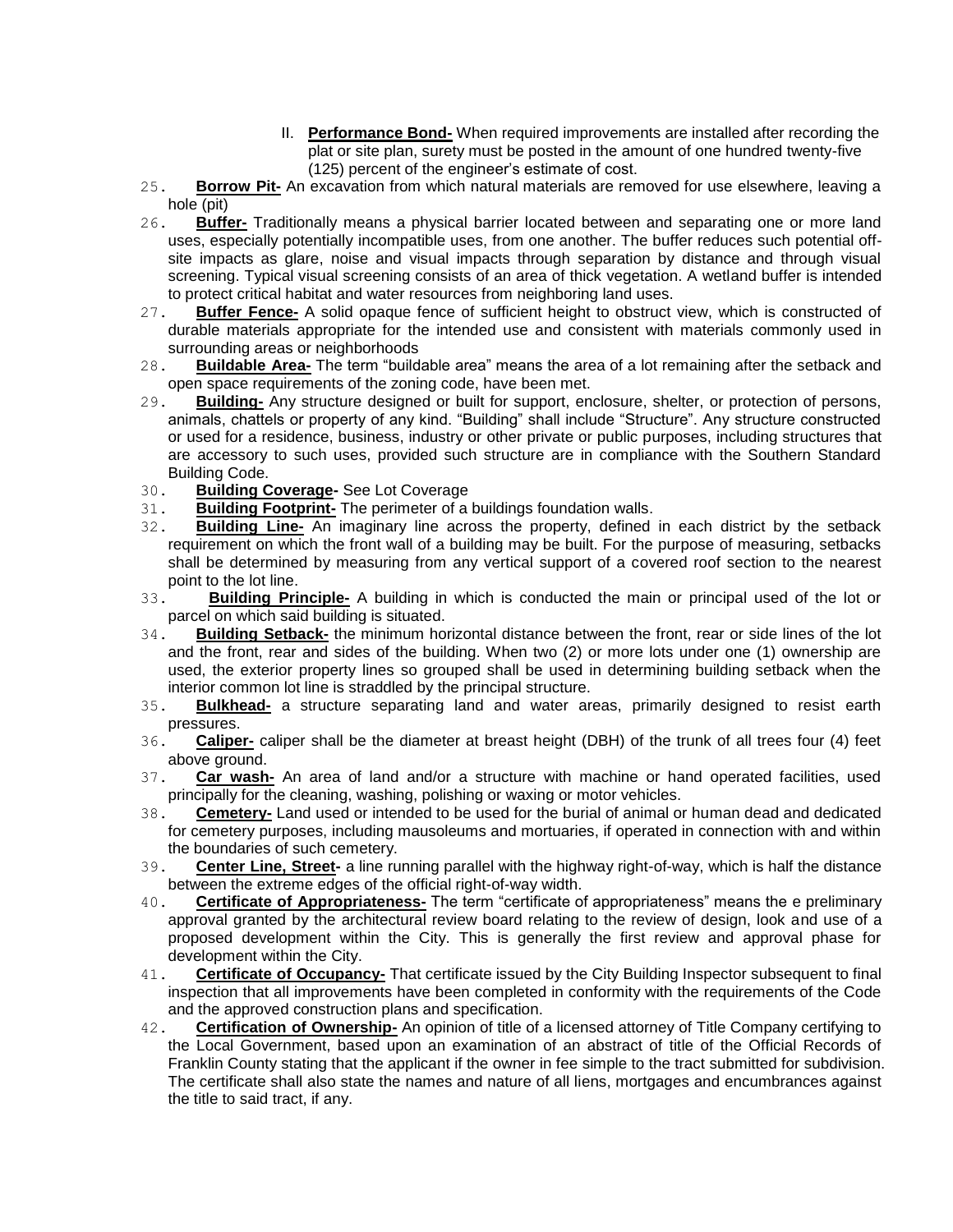- 43. **Certified Survey-** A survey, sketch, plan, map or other exhibit containing a written statement regarding its accuracy or conformity to specified standards certified and signed by the registered surveyor under whose supervision said survey was prepared.
- 44. **Change of Occupancy-** Discontinuance of an existing use and the substitution of a different kind or class of use.
- 45. **Channel-** A natural or artificial watercourse of perceptible extent, with bed and banks to confine and conduct continuously or periodically flowing water.
- 46. **Church-** a building used for nonprofit purposes by a recognized or established religion as its place of worship. Such building may include a residential area for the pastor or minister.
- 47. **City-** The City of Apalachicola, Florida and its elected and appointed officials.
- 48. **Club-** A building and facilities owned and operated by a corporation or association of persons for social or recreational purposes, but not operated primarily for profit or to render a service, which is customarily carried on as a business.
- 49. **Cluster Development-** A residential or commercial development which features buildings located closer together on a particular parcel for the purpose of maximizing open space. Clustered developments shall not exceed either intensity or lot coverage for a given parcel. See Section IX, Cluster Developments for specific standards. Once a parcel is clustered, it has to remain intact and not be sold off. A deed restriction shall be required.
- 50. **Coastal High Hazard Area-** The boundaries of the Coastal High Hazard Area are and shall be interpreted to be coterminous with the Federal Emergency Management Agency's V zones adjacent to the river and bay. The purpose of the Coastal High Hazard Area is to afford additional protection to storm-vulnerable areas adjacent to the Apalachicola River and Bay. Areas within the CHHA are restricted to the lowest density/intensity standard for their given land use category. See attachment for map.
- 51. **Code enforcement officer-** The term "code enforcement officer" means an individual authorized by the city through ordinance, resolution, policy, or administrative order, to enforce the provisions of the City's Land Development Code and the Southern Building Code who has the authority to issue notices to appear; including the building official or the inspectors of the building inspection division of the growth management department excluding law enforcement officers.
- 52. **Collector Street, Major and Minor-** a major collector street carries medium volumes of traffic collected primarily for minor collector streets and delivering the traffic to arterial streets. A minor collector street carries relatively light volumes of traffic primarily from minor streets to major collector streets.
- 53. **Common Recreation and Open Space-** The total amount of improved usable area, including outdoor space, permanently set aside and designated on the site plan as recreational or open space for use by residents of a planned unit development (PUD). Such area may include parcels or parcels of land or combination of land and water, and may be in the form of active or passive recreation area, including but not limited to playgrounds, golf courses, beach frontage, nature trails and lakes. Common open space shall be improved to the extent necessary to complement the residential uses and may contain compatible and complementary structures for the benefit and enjoyment of the residents of the PUD.
- 54. **Community Center-** a recreation and/or meeting facility provided for public use.
- 55. **Complaint-** A written grievance by a citizen, group, agency, etc. directed to the City Administrator questioning the decision of the building inspector, Planning and Zoning or standards of construction according to the Building Code. When a complaint is received, the building inspector will review said project and ask Planning and Zoning to review if appropriate. A complaint does not automatically constitute the issuance of a stop work order unless such grievance is a safety issue or violation of the building code. If the building inspector and Planning and Zoning find that the grievance does not merit further city action, the complainant may file a formal appeal as established herein.
- 56. **Comprehensive Plan-** The Local Government Comprehensive Plan, which was adopted by code consistent with Chapter (163.3161, Florida Statutes), as amended and serves as the legal guideline to guide future development of the Local Government.
- 57. **Conditional Use-**A use, usually temporary in nature, required as a result of circumstances not usually associated with the area (i.e., landslide stands, construction trailer). A conditional use may be allowed in a district by special exception.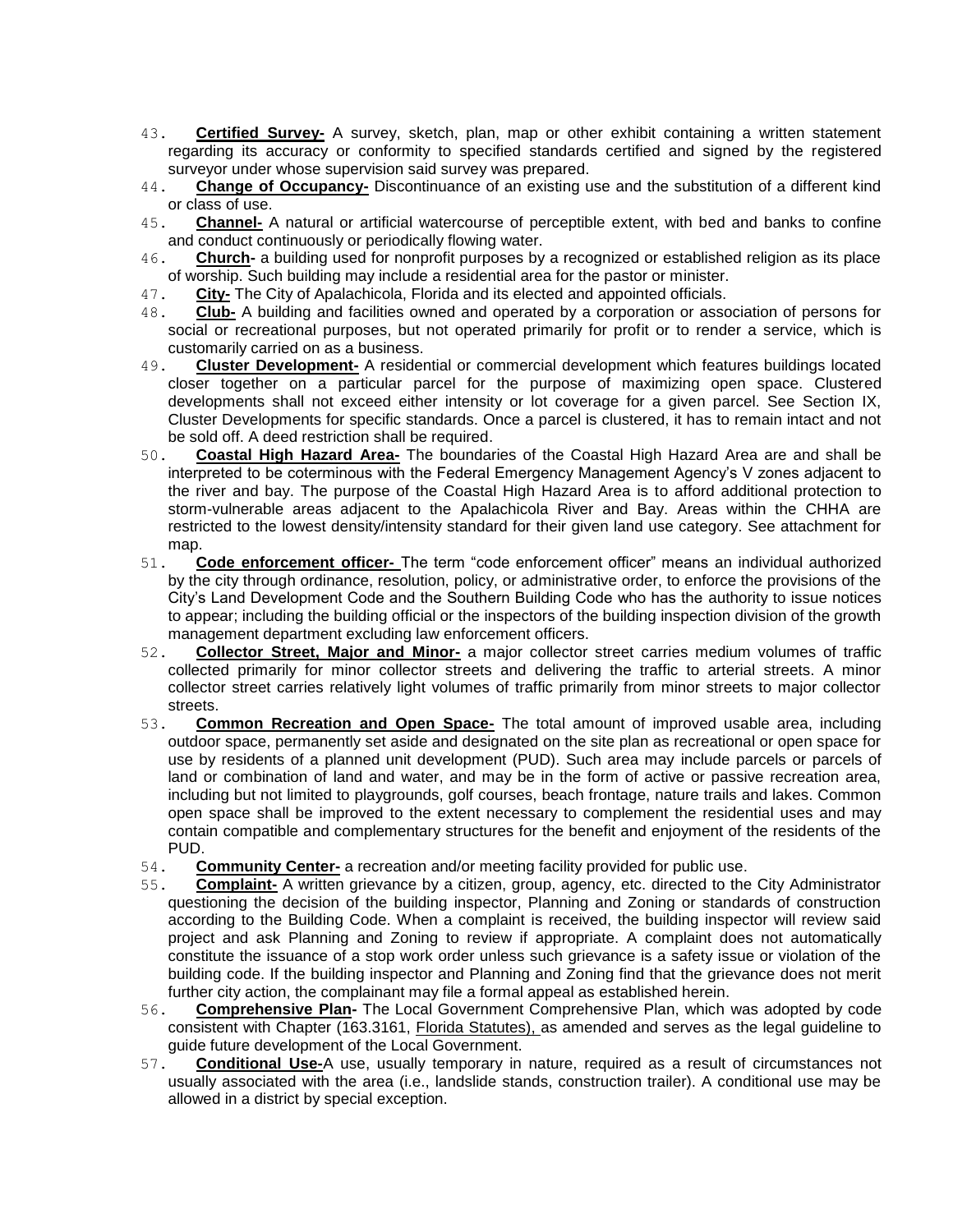- 58. **Congregate Living facility (Adult)-** Any institution, building or buildings, residence, private home, boarding home, home for the aged or other place, whether operated for profit or not, which undertakes through its ownership or management to provide for a period exceeding twenty-four (24) hours, one (1) or more personal services for four (4) or more adults not related to the owner or administrator by blood or marriage, who require such services. The term "personal services" means services in addition to housing and food service, which include but are not limited to personal assistance with bathing, dressing, housekeeping and eating, supervision of self-administered medicines and assistance with securing health care from appropriate sources.<br>59. **Construction Permit-** The building permit
- **Construction Permit-** The building permit to begin construction of improvements according to the construction plans and specifications approved under the appropriate administrative procedures outlined in this ordinance.
- 60. **Construction Plans and Specifications-** the engineering drawings, specifications, test and data necessary to show plans for construction of the proposed improvements in a subdivision in sufficient detail to permit evaluation of the proposals.
- 61. **Convalescent Home-** See Congregate Living Facility (Adult)
- 62. **Courtyard-** Means an open, unobstructed, unoccupied space other than a yard on the same premises on which the building is located. An unoccupied open space on the same lot with the principal building and fully enclosed on at least three adjacent sides by walls of the principal building.
- 63. **Day Care Center-** A day care center is defined as a residence or building in which five or more children under 17 years of age are received for full- or part-time care or training, and for whom board may or may not be provided, and that for such care or custody, remuneration shall be paid by the parents or legal guardians of the children, and shall include the terms "kindergartens," "nursery schools" and "schools for child care." A day care center shall be subject to the provisions of all applicable state and local regulation
- 64. **DCA approved manufactured building-** Any factory built structure, building assembly or system of subassemblies that is manufactured or constructed under the authority of F.S. §§553.35—553.42, known as the Florida Manufactured Building Act of 1979. All such manufactured buildings shall meet the requirements of, and bear the insignia of approval of, the State of Florida Department of Community Affairs.
- 65. **Density-** Means the maximum number of units divided y the gross land area. It is typically expressed in units per acre.
- 66. **Density, Maximum Gross Residential-** Means the density which shall be determined by dividing the maximum allowable units by the gross acres of land. All residential densities denoted on the future land use map and the official zoning map stipulate the maximum gross densities permitted for development on the land. Gross land area shall be defined as those contiguous land areas under common ownership proposed for development.
- 67. **Development-** The carrying out of any building or mining operation or the making of any material change in the use or appearance of any structure or land and the dividing of land into two (2) or more parcels.

The following activities or uses shall be taken for the purposes of this chapter to involve development, as defined in this section:

- A reconstruction, alteration of the size or material change in the external appearance of a structure on land.
- $\Box$  A change in the intensity of use of land, such as an increased in the number of swelling units in a structure or on land or material increase in the number of businesses, manufacturing establishments, offices or dwelling units in a structure or on land
- Alteration of a shore or bank of a seacoast, river, stream, lake, pond or canal.
- Commencement of drilling, except to obtain soil samples, mining or evacuation on a parcel of land.
- Demolition of a structure.
- Clearing of land as an adjunct of construction.
- Deposit of refuse, solid or liquid waste or fill on a parcel of land.

The Following operations or uses shall not be taken for the purposes of this chapter to involve development as defined in this section.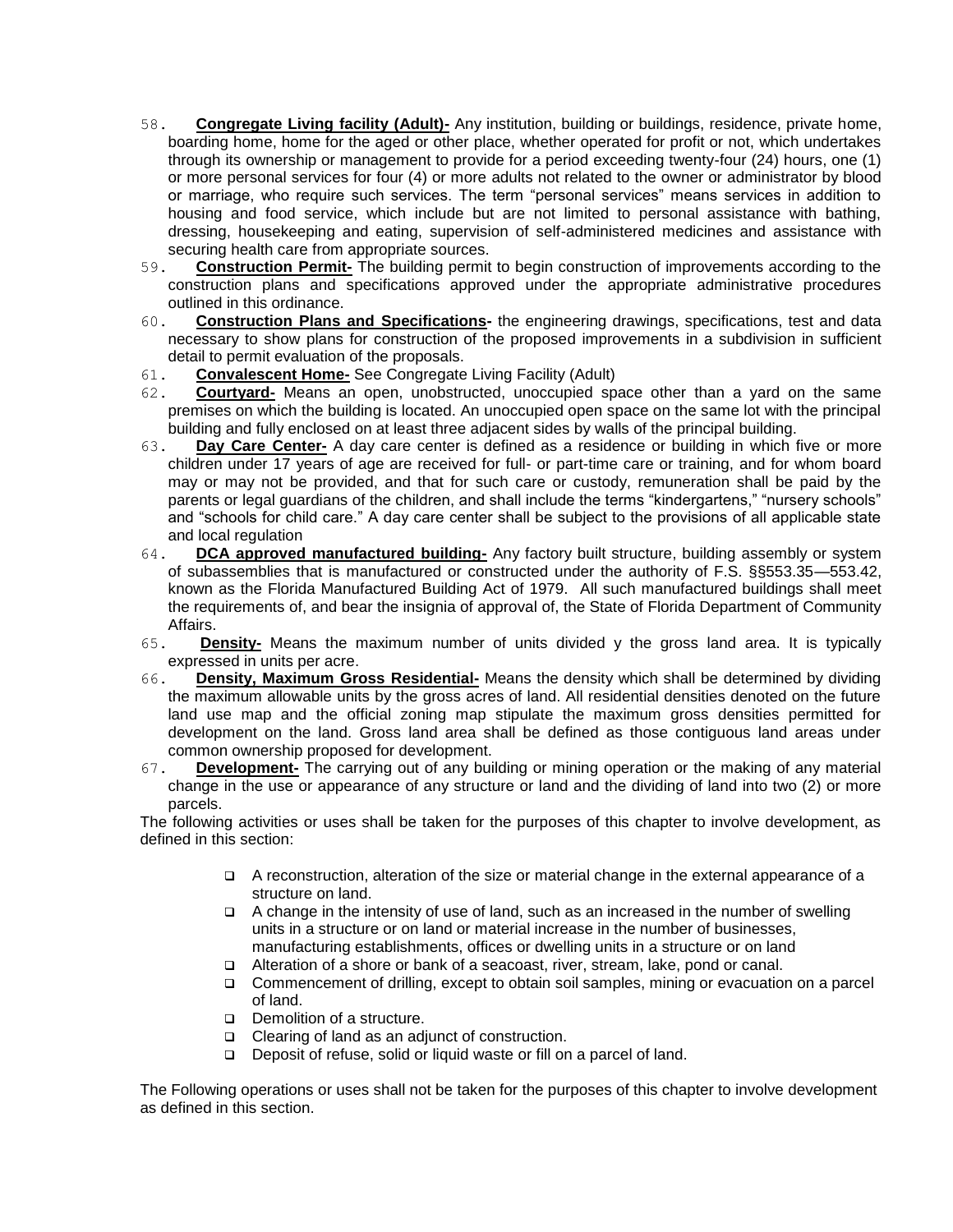- Work for the maintenance, renewal, improvement or alteration of any structure, if the work affects only the interior or the color of the structure or the decoration of the exterior of the dwelling.
- $\Box$  The use of any structure of land devoted to dwelling uses for any purpose customarily incidental to enjoyment of the dwelling.
- A change in the ownership or form of ownership of any parcel or structure
- □ The creation or termination of rights of access, riparian rights, easements, covenants concerning development of land or other rights in land.

Development, as designated in this code, includes all other development customarily associated with it, unless otherwise specified. When appropriate to the context, development refers to the act of developing or to the result of development. Reference to any specific operation is not intended to mean that the operation or activity, when part of other operations or activities are not development.

- 68. **Development Rights-** The Number of residential dwelling units or the amount of commercial and/or industrial square footage which may be constructed on a particular parcel or lot as specified in the zoning district regulations
- 69. **Development Stage-** a specific portion of a subdivision or planned unit development (PUD) that may be developed as an independent, free-standing entity that is delineated in the preliminary plat or development plan, whichever is applicable. Each stage shall be consistent with a development schedule which is a comprehensive statement showing the type and extent of development to by completed within the various practicable time limits and the order in which development is to be undertaken. A development schedule shall contain an exact description of the specific buildings, facilities, common open space and other improvements to be developed at the end of each time period.
- 70. **Drive-through Establishment-** Including drive-in and drive-up means an establishment which by design, physical facilities, service or by packaging procedures, encourages or permits customers to receive services or obtain goods while remaining in a motor vehicle.
- 71. **Dry-dock facility-** Means a commercial establishment providing for the upland storage, and servicing of watercraft.
- 72. **Due Public Notice-** As used in connection with the phrase "public hearing" or "hearings with due public notice‖' shall mean publication of notice of the time, place and purpose of such hearing at least twice (2) in a newspaper of general circulation in the area, with the first such publication to be at least fifteen (15) days prior to the date of the hearing and the second such publication to be at least five (5) days prior to the hearing. In addition, except where the hearing applies to all of the lands within the areas, similar notices setting forth the time, place and purpose of such hearing shall be mailed to the last known address of the owners of the property involved in or whose land is within five hundred (500) feet of the periphery of the lands subject to rezoning; and such notices shall also be posted in a conspicuous place or places on or around such lots, parcels or tracts of land as may be involved in or directly affected by hearing. Affidavit proof of the required publication, mailing and posted of the notice shall be presented at the hearing Failure of any owner to receive such notice shall in no way affect the validity of any action taken in a public hearing.
- 73. **Dwelling-** any building or portion thereof which is designed for or used for residential purposes but does not include a trailer coach or converted trailer, hotel, motel, lodging house or boarding house.
- 74. **Dwelling, Multi-Family-** A residential building designed for or occupied exclusively by three (3) or more families, with the number of families in residence not exceeding the number of dwelling units provided, and with only structural maintenance services furnished by the management.
- 75. **Dwelling, One- (Single) Family-** A private residence building used or intended to be used as a home or residence in which the use and management of all sleeping quarters and appliances for sanitation, cooking, ventilation, heating and lighting are designed primarily for the use of (1) family unit, and with partitioning so that any substantial interior portion of the dwelling is accessible without resort to exterior access, and the building shall have only one kitchen and one electrical meter. The minimum required size for single-family dwellings will be 800 square feet of enclosed heated living area.
- 76. **Dwelling, Two-Family-** A residential building designed for or occupied by two (2) families, with the number of families in residence not exceeding the number of dwelling units provided (duplexes).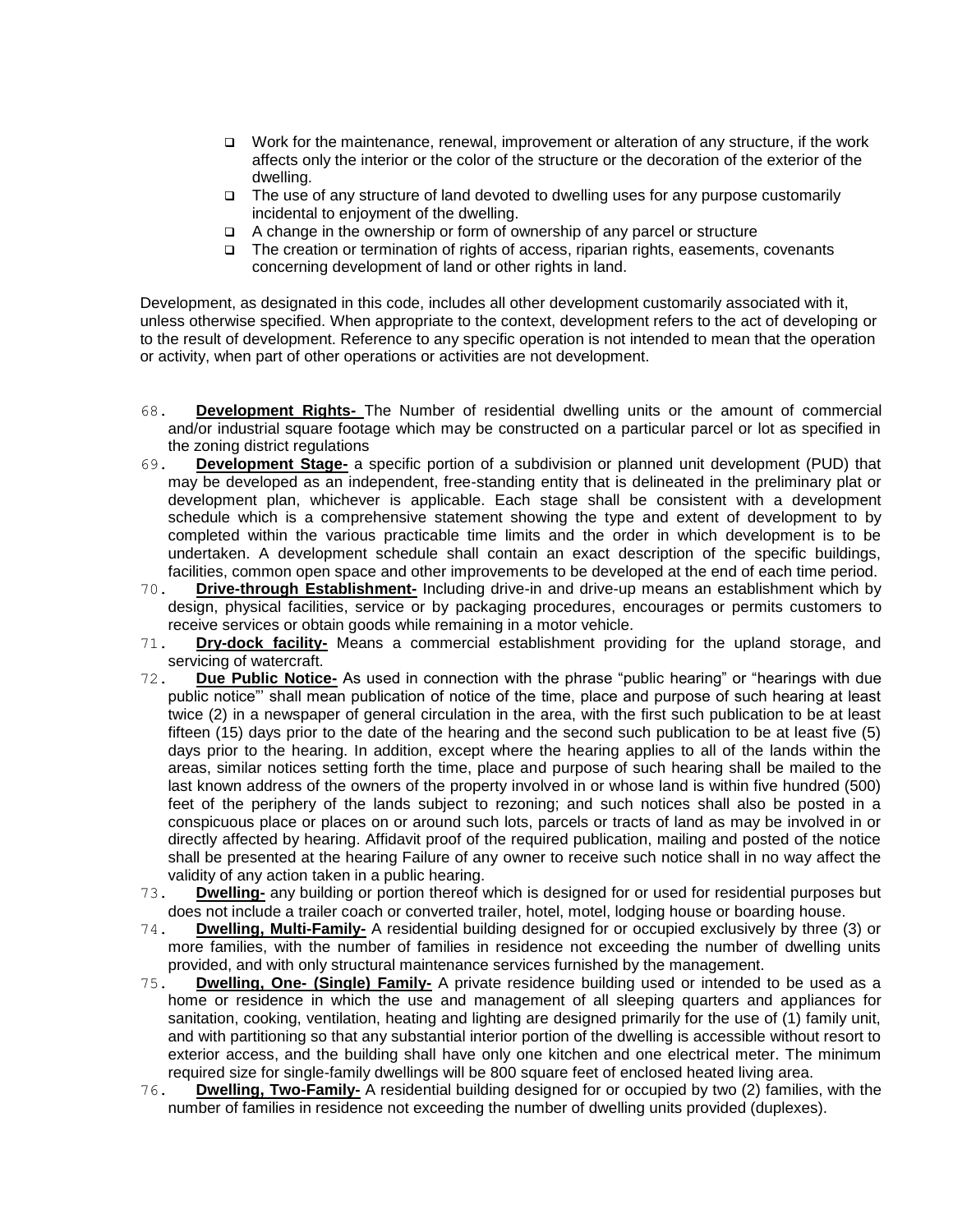- 77. **Easement-** A grant from a property owner for the use of land for a specific purpose or purposes by the general public, by a corporation or by a certain person to persons.
- 78. **Eaves-** The extension or overhang of a roof measured from the outer face of the supporting wall or column to the farthest point of the overhanging structure
- 79. **Exception-** A use that would not be appropriate generally and with restriction throughout the zoning district, but if controlled as to number, area or location, would be permissible as stipulated in this ordinance.
- 80. **Family-** One or more persons, related by blood, adoption or marriage, living and cooking together as a single housekeeping unit, exclusive of household servants. A number of persons, but not exceeding two (2) living and cooking together as a single housekeeping unit, though not related by blood, adoption or marriage, shall be deemed to constitute a family.
- 81. **Fences, Hedges, and Walls-** Dividers between two properties.
- 82. **Filling Station-** See Service Station, Automotive
- 83. **Flood-** A temporary rise in the level of a body of water inundating areas not ordinarily so covered by mean high water or mean high tide
- 84. **Flood Frequency-** The statistically determined average for how often a specific flood level or discharge may be equaled or exceeded.

**Flood Hazard Boundary Map (FHBM) -** The term "flood hazard boundary map (FHBM)" means an official map of a community, issued by the Federal Emergency Management Agency, where the boundaries of the areas of special flood hazard have been defined.

- 85. **Floodway—**The channel of a watercourse and portions of the adjoining flood plan which are reasonably required to carry and discharge the regulatory flood.
- 86. **Floor area ratio-** The square foot amount of total floor area (all stories) for each square foot of land area of the site of the proposed development. For purposes of this definition, total floor area shall be all of that area encompassed within the outside edges of all exterior walls of all buildings and each level thereof on the site. Open porches, balconies and carports are specifically excluded from the calculation of total floor area.
- 87. **Foster Home-** Any establishment that provides care for less than five (5) children unrelated to the operator and which receives a payment fee or grant for any of the children receiving care, wherever operated and whether or not operated for profit.
- 88. **Frontage (of a parcel of land)-** All the distance measured abutting on one side of a street between two (2) intersecting streets, measured along the street or right-or-way line.
- 89. **Gallery-** A place for display or retail facility for finished art materials, including paintings, statues, tapestries, ceramics, or other art objects.
- 90. **Garage Apartment-** An accessory or subordinate building, not a part or attached to the main building, containing living facilities for not more than one (1) family, the living facilities of which shall not occupy more than fifty (50) percent of the total floor area of the building.
- 91. **Garage, Apartment-** A building, designed and intended to be used for the housing of vehicles, belonging to the occupants of and apartment building on the same property.
- 92. **Garage, Private-** An accessory building or a portion of the principal building, used for storage of automobiles of the occupants of the principal building. A carport is a private garage.
- 93. **Garage, Public-** A building or portion thereof, other than a private or storage garage, designed or used for the sale, storage, servicing, repairing, equipping and hiring of motor driven vehicles.
- 94. **Garage, Repair-** A building or portion thereof used for repairing, equipping or servicing motor vehicles.
- 95. **Garage, Storage-** A building or portion thereof designed or used exclusively for the storage or parking of automobiles. Services, other than storage, at such storage garage shall be limited to refueling, lubrication, washing, waxing and polishing.
- 96. **Garden Apartment-**See Dwelling, Multi-Family
- 97. **Governing Body-** The City Commission of Apalachicola, Florida, an incorporated municipality, or any other legislative body of a unit of local government having jurisdiction over private land development activities.
- 98. **Grade-** The finished evaluation of a site after all fill, land balancing or site preparations have been completed.
- 99. **Grandfather Clause-** Any business use that predates these regulations and otherwise would be in violation of this division may continue to operate and be licensed as a legal nonconforming use;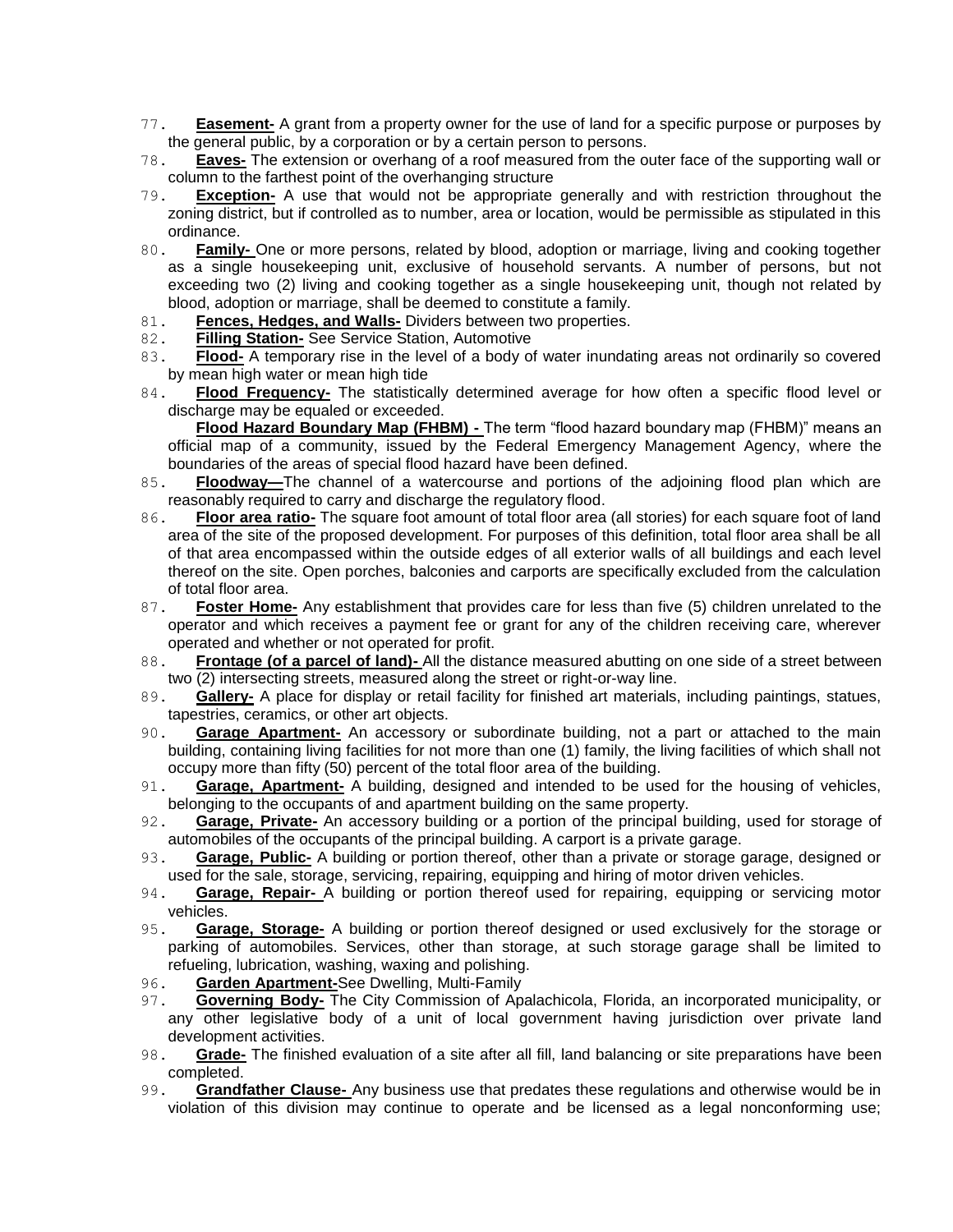provided, however, that the business location of the use shall not be enlarged or increased in size or abandoned in use for a period of more than 30 days. In such event, the nonconforming use shall cease and the business shall conform in all respects to the provisions of this decision. All material and equipment associated with the abandoned nonconforming use shall be completely removed from the premises by its owner. Abandonment shall occur when the property owner has intent to abandon the property's nonconforming use either by an act or a failure to act that indicated the owner retains no interest in the use.

- 100. **Guest Cottage-**Living quarters within a detached accessory building located on the same lot or parcel of land as the main building, used exclusively for housing members of the family occupying the main building and their non-paying guests. Such quarters shall not be rented or otherwise used as a separate dwelling.
- 101. **Habitat-**Those natural areas, including nesting and significant forage areas, necessary for the survival of any species of fish or wildlife.
- 102. **Handicapped Requirements-** Design criteria that respond to the special needs of the handicapped, as a specified in the most recent published federal and state guideline.
- 103. **Hedges-** See Fences, hedges and Walls.
- 104. **Height of Buildings-**The vertical distance from the established grade at the center or the front of a building to its highest point of the roof or parapet.
- 105. **Historic Structure-** Any structure that is:
	- A. Listed individually in the National Register of Historic Places (a listing maintained by the Department of Interior) or preliminarily determined by the Secretary of the Interior as meeting the requirements for individual listing on the National Register;
	- B. Certified or preliminarily determined by the Secretary of the Interior as contributing to the historical significance of a registered historic district or a district preliminarily determined by the secretary to qualify as a registered historic district;
	- C. Individually listed on a State of Florida inventory of historic places; or
	- D. Individually listed on a local inventory of historic places in communities with historic preservation programs that have been certified by the approved State of Florida Program
- 106. **Home Occupation-** Any use conducted entirely within a dwelling and carried on by an occupant thereof, which use is clearly incidental and secondary to the use of the dwelling for dwelling purposes and does not change the character thereof. Home occupation shall not involve employment of non residents of the premises; shall be conducted entirely and only within the principal residential structure and shall not occupy more than 25% of the floor area of such structure, and; there shall be no external evidence of the conduct of such occupation except one sign, not illuminated, and not exceeding one square foot in area, mounted flat against the wall of the residence. Home occupation shall not be constructed to include barbershops, beauty parlors, tearooms, and food processing establishments, restaurants, antique stores, or commercial kennels.
- 107. **Hospital-**Any institute, including a sanitarium, which maintains and operates facilities for overnight care and treatment of two (2) or more unrelated persons as patients suffering mental or physical ailments, but not including any dispensary or first aid treatment facilities maintained by a commercial or industrial plant, educational institution, convent or convalescent home, as previously defined.
- 108. **House Trailer-** See mobile Home
- 109. **Impact development:** A development of such a size or nature that would have the potential to adversely affect the visual or architectural compatibility of a neighborhood or would impact concurrency standards such as traffic or infrastructure.
- 110. **Impervious Surface Coverage-** Those man-made surfaces that reduce the natural rate or percolation of water or result in an increase in the natural quantity and rate of storm water runoff. Examples include but are not limited to clay, asphalt paving materials, concrete, and rooftops. It does not include the areas under structures raised on piers or pilings where storm water is directed under the structure.
- 111. **Indoor Amusements-** The term "indoor amusements" means establishments engaged in providing indoor amusement or entertainment for a fee or admission charge and include such activities as dance halls, studios, theatrical producers, band, orchestras, and other musical entertainment; bowling alleys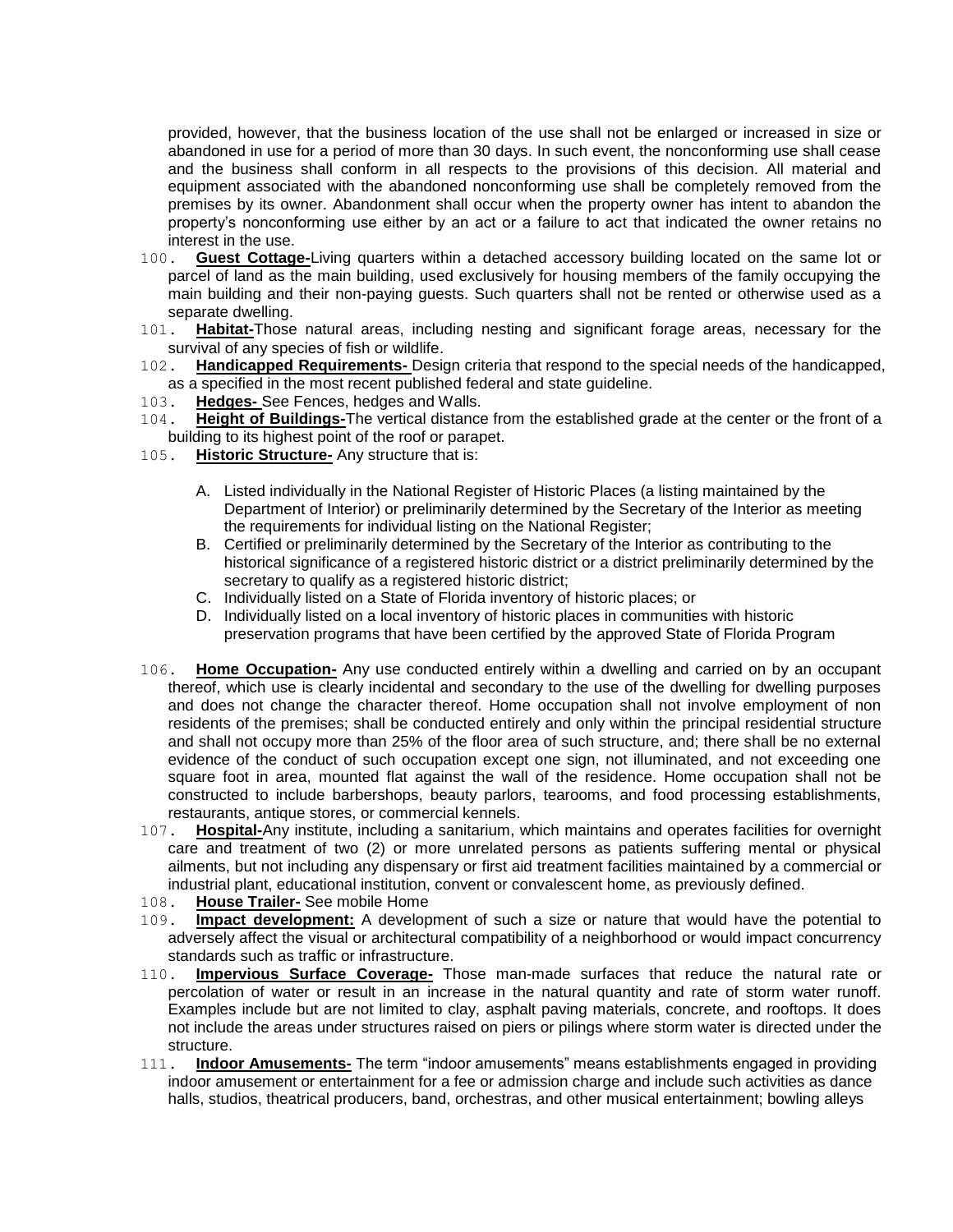and billiard and pool establishments; commercial sports such as arenas; coin-operated devices, game parlors.

- 112. **Institutional Use-** The structure and/or land occupies by a group, cooperative, board, agency or organization created for the purpose of carrying on functions, such as hospitals, school, churches, fraternal orders, orphanages and nursing or convalescent homes.
- 113. **Junk-** Inoperative, dilapidated, abandoned or wrecked materials, including but not limited to, automobiles, trucks, tractors, wagons, boats and other kinds of vehicles and parts thereof, scrap materials, scrap building materials, scrap contractors equipment, tanks, casks, cans, barrels, boxes, drums, piping, bottles, glass, old iron, machinery and the like.
- 114. **Junk Yard-**A place where junk, waste, discarded or salvaged materials are bought, sold, exchanged, stored, baled, packed disassembled or handled. Junkyards shall include automobile wrecking, house wrecking, and structural steel materials and equipment yards, but shall not include places for the purchase or storage of used furniture and household equipment, used cars in operable condition, or used or salvaged materials for manufacturing operations. See Also Automotive Wrecking and Salvage Yards.
- 115. **Kennel, Pet-** A place used for the keeping of any pet or pets, regardless of number, for sale or for breeding, boarding or treatment purposes, except in an animal hospital, animal grooming parlor or pet shop.
- 116. **Land Development Code-** for purposes of this code, "land development regulations or ―regulations for the development of land‖ include any local government zoning, subdivision, building and construction or other regulations controlling the development of land. The various types of local government regulations controlling the development of land within a jurisdiction may be combined in their totality in a single document known as the "Land Development Code" of the jurisdiction.
- 117. **Landscaping-** any of the following or combination thereof: Living materials, such as but not limited to, grass, ground covers, shrubs, vines, hedges, trees, or palms; and nonliving durable materials commonly used in landscaping, such as but not limited to, rocks, pebbles, sand, walls, fences, berms, sculptures and fountains, but excluding paving.
- 118. **Laundromat-** A commercial establishment equipped and/or staffed to launder clothes.
- 119. **Laundry, Self Service-** A business that provides home-type clothes washing and drying or ironing machines for hire to be used by customers on the premises.
- 120. **Light manufacturing and assembly-** Including skilled trades and services, light processing and metal fabrication, assembly and distribution functions, electronics research and development and similar use.
- 121. **Live Entertainment-** This includes, but is not limited to, singers, pianists, musicians, musical groups, bands, vocal or instrumental dances, theatrical shows, magicians, performers, comedians and all fashions, forms and media of entertainment carried on and conducted in the presence of and for the entertainment and amusement of others and as distinguished from records, tapes, pictures and other forms of reproduced or transmitted entertainment.
- 122. **Living area-** That area of a dwelling unit which is enclosed, protected from the elements, and is heated/cooled, including interior halls, closets, utility and storage areas, but excluding garages, carports, screened porches, unenclosed and unheated /cooled areas
- 123. **Loading Space-** a space within the main building or on the same lot, providing for the standing, loading or unloading of trucks or other motor vehicles.
- 124. **Local Government-** See Governing Body
- 125. **Local Planning Agency (LPA)-** The agency designed by the local Government, through ordinance, to prepare and monitor the Local Government Comprehensive Plan, specifically the PLANNING AND ZONING COMMISION OF THE CITY OF APALACHICOLA (ORDINANCE NUMBER 76-2 as amended)
- 126. **Lot-** A parcel of land occupied or intended for occupancy by a use permitted in this code, including at least one (1) main building together with its accessory buildings, the yard areas and parking spaces required by this code and having its principal frontage upon a publicly owned or maintained street. The term "lot" shall include "plot" or "parcel"
- 127. **Lot Coverage-** The area of the lot covered by the ground floor of all principal and accessory uses and structures, including all areas covered by the roof of such uses and structures, measured along the exterior faces of the walls, along the foundation wall line, between the exterior faces of supporting columns, from the center line of walls separating two (2) buildings or as a combination of the foregoing, whichever produces the greatest total ground coverage for such uses and structures. Lot coverage,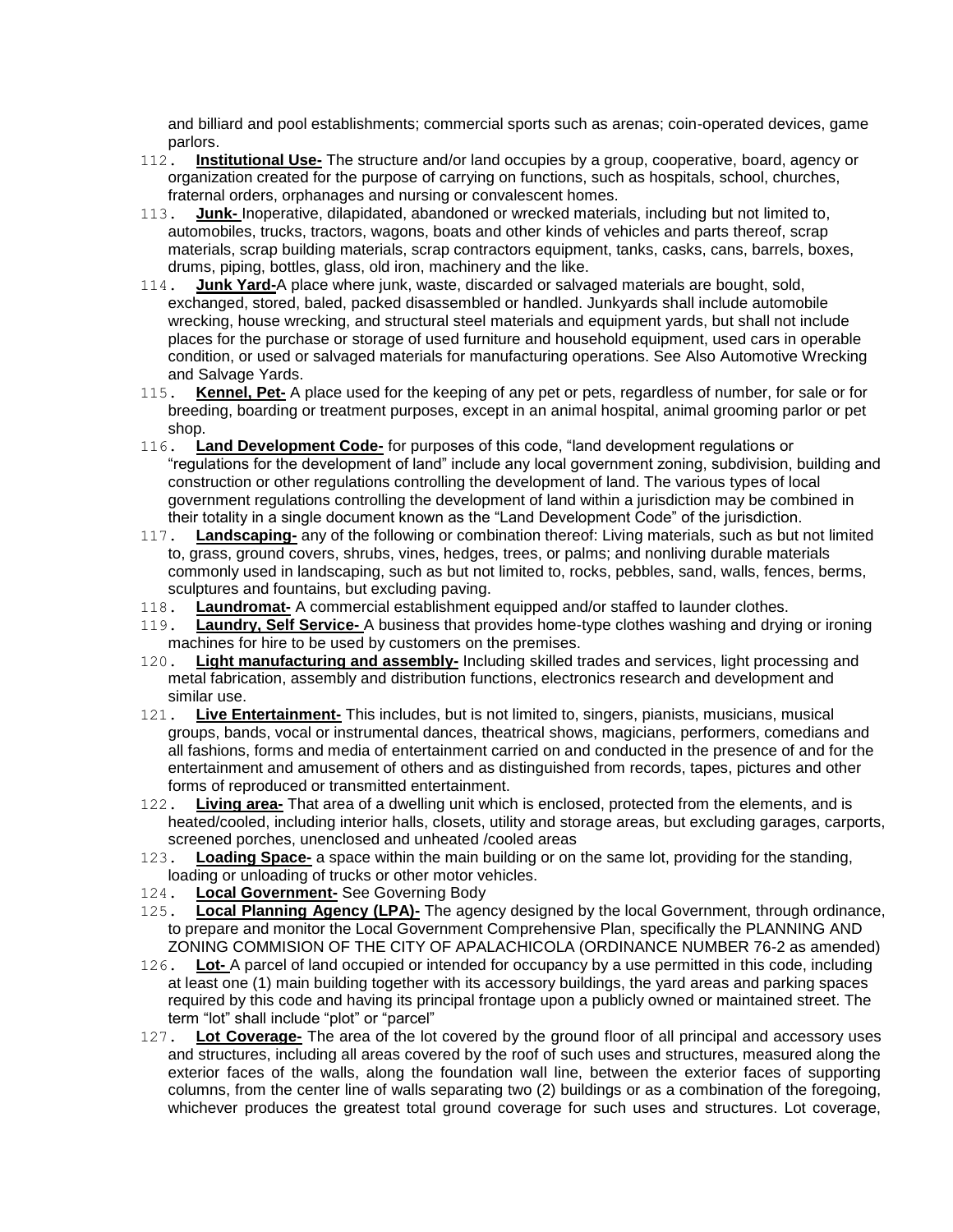shall also include all impervious surfaces such as drives, parking areas, walkways, swimming pools, patios, terraces and the like.

- 128. **Lot Depth-** The distance measured from the middle point of the front line to the middle point of the opposite rear line of the lot.
- 129. **Lot line-** The legal boundary line of a lot.<br>130. **Lot of Record-** A lot which is part of a
- **Lot of Record-** A lot which is part of a subdivision, the map of which has been recorded in the office of the Clerk of the Circuit Court, or a parcel of land the deed of which was recorded in the office of the Clerk of the circuit Court.
- 131. **Lot or Site Area-** The horizontal plane area within the lot lines, expressed in these regulations in square feet or square acres, exclusive of public or private dedications.
- 132. **Lot Width-** The mean horizontal distance between the side lot lines, measured at right angles to its depth.
- 133. **Lot, Corner-** A lot abutting upon two (2) or more streets at their intersection or at a street corner having an interior angle not greater to one hundred thirty-five (135) degrees. (All boundaries abutting streets shall be considered front yards, and all other boundaries shall be considered side yards.)
- 134. **Lot, Double Frontage-** A double frontage or through lot is defined as a lot that has frontage on two nonintersecting streets. The applicable front setback requirement shall apply to both frontages regardless of which line the landowner selects as the front line, unless such lot has permanent solid face subdivision perimeter buffer wall precluding access along one (1) frontage.
- 135. **Lot, Reversed Corner-** a corner lot, the street side lot line of which is substantially the continuation of the front line of the first lot to its rear.
- 136. Lowest floor- The term "lowest floor" means the lowest heated and cooled habitable area of a building.
- 137. **Marina-** An establishment with a waterfront location for the purpose in return for compensation of storing more than 10 watercraft and pleasure boats on land, in buildings, in slips or on boat lifts and including accessory facilities for purposes such as refueling, minor repair or launching.
- 138. **Marine Retail-** Means a commercial establishment where marine supplies and boat sales/rentals may occur together with minor servicing and sale of marine supplies but excludes boatbuilding or shipbuilding.
- 139. **Mean High Water-** the average height of the high water over nineteen (19) year period or for shorter periods of observation; the average height of the high waters after corrections are applied to eliminate known variations and to reduce the result to the equivalent of a mean nineteen (19) year value, as defined in Chapter 177.27 Florida Statues.
- 140. **Medical office/Clinic/Services-** Means the provision of therapeutic, preventive or other corrective personal treatment services by physicians, dentists and other licensed medical practitioners, as well as the provision of medical testing and analysis services. These services are provided to patients who are admitted for examination and treatment by a physician and with no overnight lodging.
- 141. **Mobile Home-**a movable or portable detached single-family dwelling designed for and capable of being used for long-term occupancy, designed to the transported after fabrication on its own permanent chassis and wheels, arriving at the site substantially complete, of such size and weight as to require special highway movements permits, and it excess of eight (8) feet in width and thirty-two (32) feet overall length, as measured for the ball joint to the rear bumper but not exceeding twenty-four (24) feet in width and seventy-five (75) feet in length. A mobile home shall be transportable, manufactured, suitable for real estate and utilized for no transient purposes. The mobile home shall contain the same water supply, waste disposal and electrical conveniences as conventional housing.
- 142. **Modular Factory Built Homes-** A modular unit residential building comprised of one (1) or more dwelling units, or habitable rooms or components parts thereof, which is either wholly manufactured or is a substantial part constructed in central manufacturing facilities and bears the approval of the Department of Community Affairs under the provisions of the Housing Act of 1971. However, this term does not apply to mobile homes, as defined by Chapter 320, Florida Statutes. Modular homes are regulated by this code as Dwellings, Single-Family.
- 143. **Museum-** A facility in which creative or historical works are typically displayed. The facility is generally operated by public or private not-for-profit private entities for the promotion of a common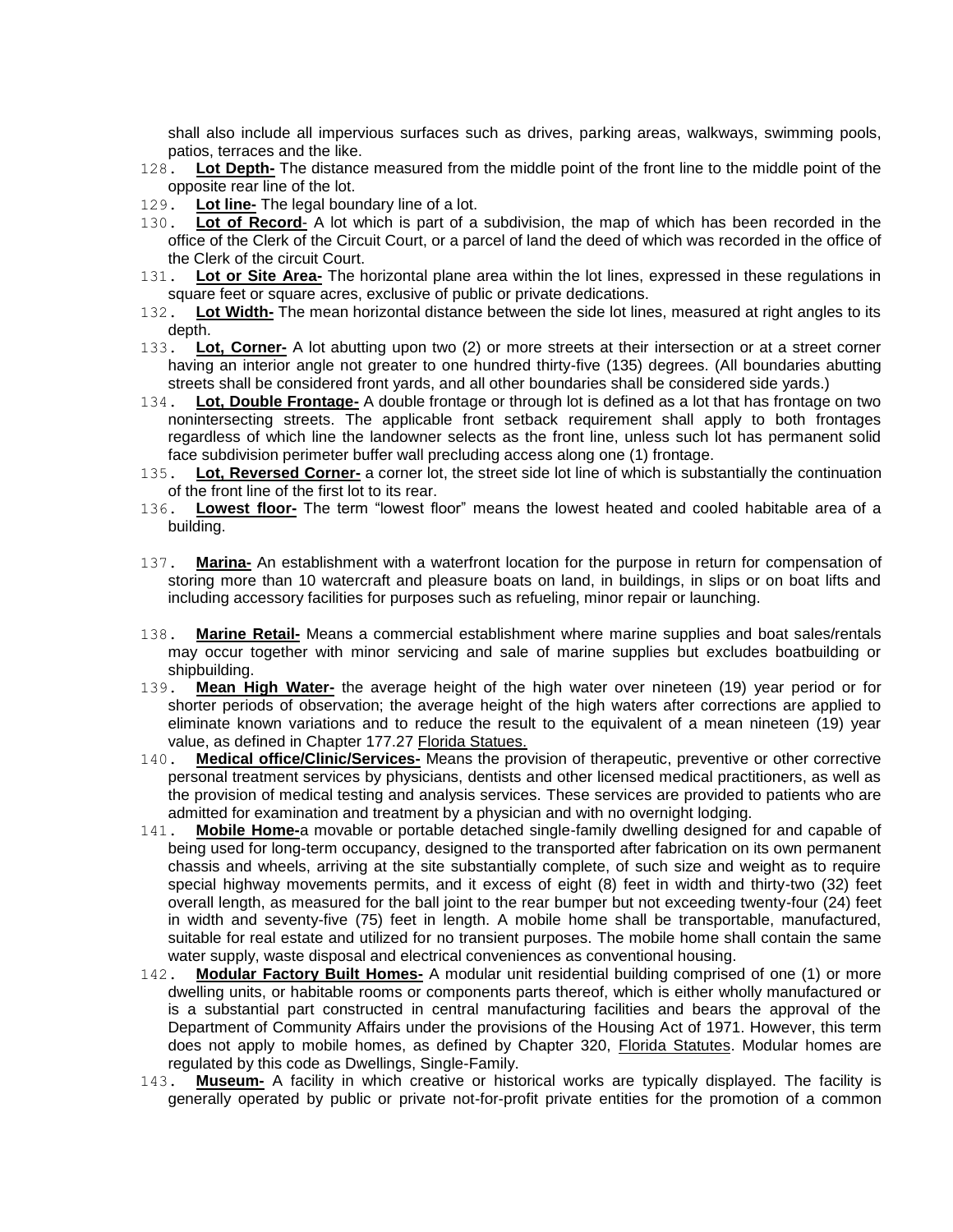cultural or civic objective such as historical, literary, scientific, musical, dramatic, artistic or similar objectives.

- 144. **Nonconforming building-** Any building or structure which existed lawfully at the time it was permitted, but that does not comply with the current regulations of the zoning district or the adopted comprehensive plan land use designation in which it is located. Nonconformities shall not be expanded upon.
- 145. **Nonconforming lot-** Any lot of record which does not meet the minimum dimensions, area, or other regulations of the zoning district or the adopted comprehensive plan land use designation in which the lot is located. Nonconformities shall not be expanded upon.
- 146. **Nonconforming use of land-** The lawful use of any land other than a use specifically permitted in the district in which the lot or parcel of land is located. Nonconformities shall not be expanded upon.
- 147. **Nonconforming Use or Building-** the use of a building or portion thereof, or land or portion thereof, which does not confirm with the use regulations of the district in which the building or land is located, the use of which was legally established and existed prior to the effective date of such use regulations.
- 148. **Nursing Home-** See Congregate Living Facility (Adult)
- 149. **Occupied-** the term "occupied" includes designed, built, altered converted to or intended to be used or occupied.
- 150. **Office Building, Professional-** A building providing office space for the furnishing of professional services in any of the following or related categories; law, architecture, engineering, planning, medicine, dentistry, osteopath, chiropractic, optometry or consultants in these or related professions.
- 151. **Office Residential Use-** In an office residential (or) zone a structure may be used as a professional office facility providing that adequate off street parking is provided for all employees and clients, and; the structure is visually residential in nature.
- 152. **Open Space-** an area open to the sky, which may be on the same lot with a building. The area may include along with the natural environmental features, swimming pools, tennis courts or any other recreational facilities. Streets, structures for habitation and the like shall not be included.
- 153. **Parcel-** A tract of land, which may be described by mete and bounds or plat. See lot
- 154. **Parking Lot-** An open area used exclusively for the storage of motor vehicles, whether or not a fee is charged.
- 155. **Parking Space, Off-Street-** For the purpose of this ordinance, an off-street parking space shall consist of an area adequate for parking an automobile with room for access to a public street or alley right-of-way. Size shall conform to specifications in this code and may be divided into space for standard size vehicles and compact cars.
- 156. **Parking, Handicapped-** Parking spaces designed and provided in quantities consistent with handicapped requirements.
- 157. **Permanent Control Point (PCP)-** This shall be a secondary horizontal control monument and shall be a metal marker with the point of reference marked thereon or for (4) by four (4) inch concrete monument, a minimum of twenty four (24) PCP's shall bear the registration number of the surveyor filing the plat of record.
- 158. **Permanent Reference Monument-** This consist of a metal rod a minimum of twenty-four (24) inches long, or a one and one-half (1 ½) inch minimum diameter metal pipe a minimum of twenty (20) inches long either of which shall be encased in a solid block of concrete or set in natural bedrock, a minimum or six (6) inches in diameter and extending a minimum of twenty-four (24) inches long with the point of a reference marked thereon. A metal cap marker with the point of reference marked thereon shall bear the registration number of the surveyor certifying the plat of record, and the letters "PRM" shall be placed in the top of the monument.
- 159. **Permissible Elevation of Structure-** The maximum structure height limit for new construction of all residential and nonresidential structures within the City is 35 feet. In non flood-rated areas, the structure height shall be measured from lowest floor which, for the purpose of determining structure height, shall be no more than 36 inches above natural grade. In areas of special flood hazard (rated A and V zones), structure height shall be measured from no more than 1 foot above base flood elevation as identified on the FIRM maps.

 An existing historic building which exceeds current height restrictions and which is destroyed by fire, acts of nature, etc. may be permitted to rebuild to original height provided the building is a replica of the original historic building.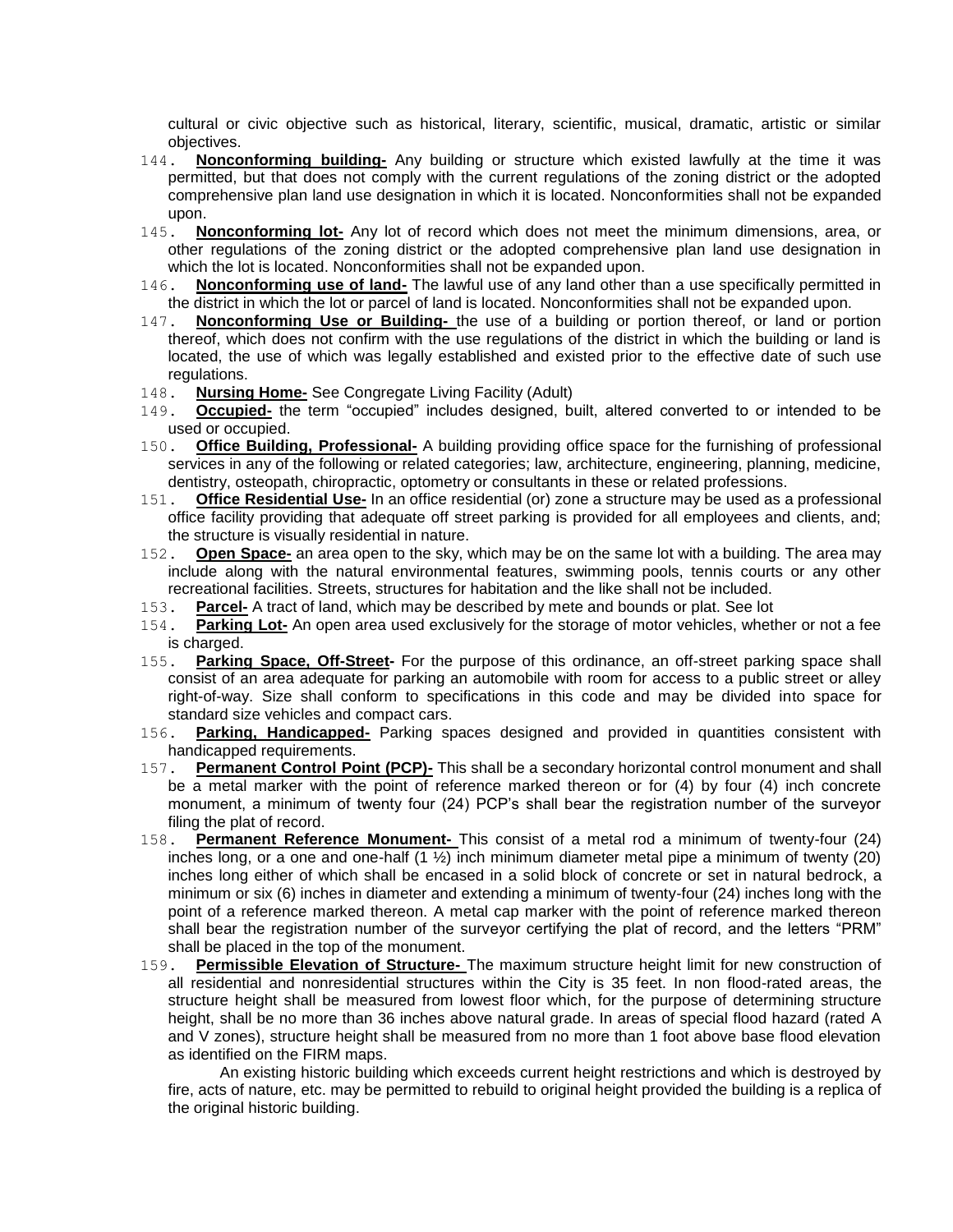Height exception: Approval to construct architectural or structural elements above 35 feet such as chimneys, parapets, cooling towers, elevator bulkheads, fire towers, ornamental architectural detailing, heating/cooling system or necessary mechanical appurtenances must be approved through special exception. Architectural review and certification of appropriateness is required subsequent to the special exception process.

- 160. **Plat-** Means a map or delineated representation of the subdivision of lands, being a complete exact representation of the subdivision and other information in compliance with the requirements of all applicable sections of this chapter and of any local ordinances and may include the terms "replat," "amended plat," or "revised plat"
	- I. **Preliminary Plat-**Approval of such is required prior to submittal of a final plat.
	- II. **Final Plat-**Prepared for recording the subdivision of land.
- 161. **Plot-** See Lot.
- 162. **Porch-** A roofed-over space that has not other enclosure other than exterior walls of main building, open mesh screening or glass.
- 163. **Principal Building or Use-** A main use of land as distinguished from an accessory use; the building housing the main or principal use.
- 164. **Project area-** For the purpose of computing destiny, lot coverage, and floor area ratio for any project site, the project area shall not include public right-of-ways or land lying below the mean high water line
- 165. **Property Line-** See Lot Line.
- 166. **Protective Covenants-** A private agreement that may be recorded in the public records that restricts the use of private property.
- 167. **Public Improvements-** Those improvements required to be dedicated to the Local Government, including but not limited to street pavements, curbs, and gutters, sidewalks, alley pavements, walkways pavements, water mains, sanitary sewer, storm sewers or drains, street names, signs, landscaping, parks, permanent reference monuments (PRMs) permanent control points (PCP) or any other improvement required by the Governing Body.
- 168. **Public Notice-** See Due Public Notice.
- 169. **Public Open Space-** Open Space (land or water areas) available for public use—not restricted to members or residents.
- 170. **Public Utility Service or Facilities, Essential-** The erection, construction, alteration, operation, or maintenance of buildings, power plants, or substations, water treatment plants or pumping stations, sewage disposal or pumping plants and other similar public service structures by a public utility or a railroad, whether publicly or privately owned, or by a municipal or other governmental agency, to furnish services, including electricity, gas, rail transport, communication, public water and sewage.
- 171. **Recreation Vehicle- Recreation Vehicle-** The following types of vehicles enumerated are deemed recreation vehicles.
	- II.**Travel Trailers-** A vehicular, portable structure built on a chassis and towed; designed to be used as a temporary dwelling for travel, recreation and vacation uses; Permanently identifies "Travel Trailer" by the manufacturer on the trailer; and when factory equipped for the road, having a body width not exceeding eight (8) feet and a body length not exceeding thirty-two (32) feet.
	- III. **Pickup Coach-** A structure designed to me mounted on a truck chassis with sufficient equipment to render it suitable for use as a temporary dwelling for travel, recreation and vacation use.
	- IV. **Camping Trailer-** A collapsible, temporary dwelling structure covered with a water-repellent fabric mounted on wheels and designed for travel recreation and vacation use.
	- V. **Auto Camper-** A lightweight, collapsible unit that fits on top of an automobile and into the truck with the cover removed and is designed for travel, recreation, and vacation use.
	- VI. **All Terrain Vehicles-** Dune buggies, swamp buggies and the like shall be considered recreation vehicles, whether or not licensed as such by the State.
	- VII. **Van-** a vehicle specially equipped for camping.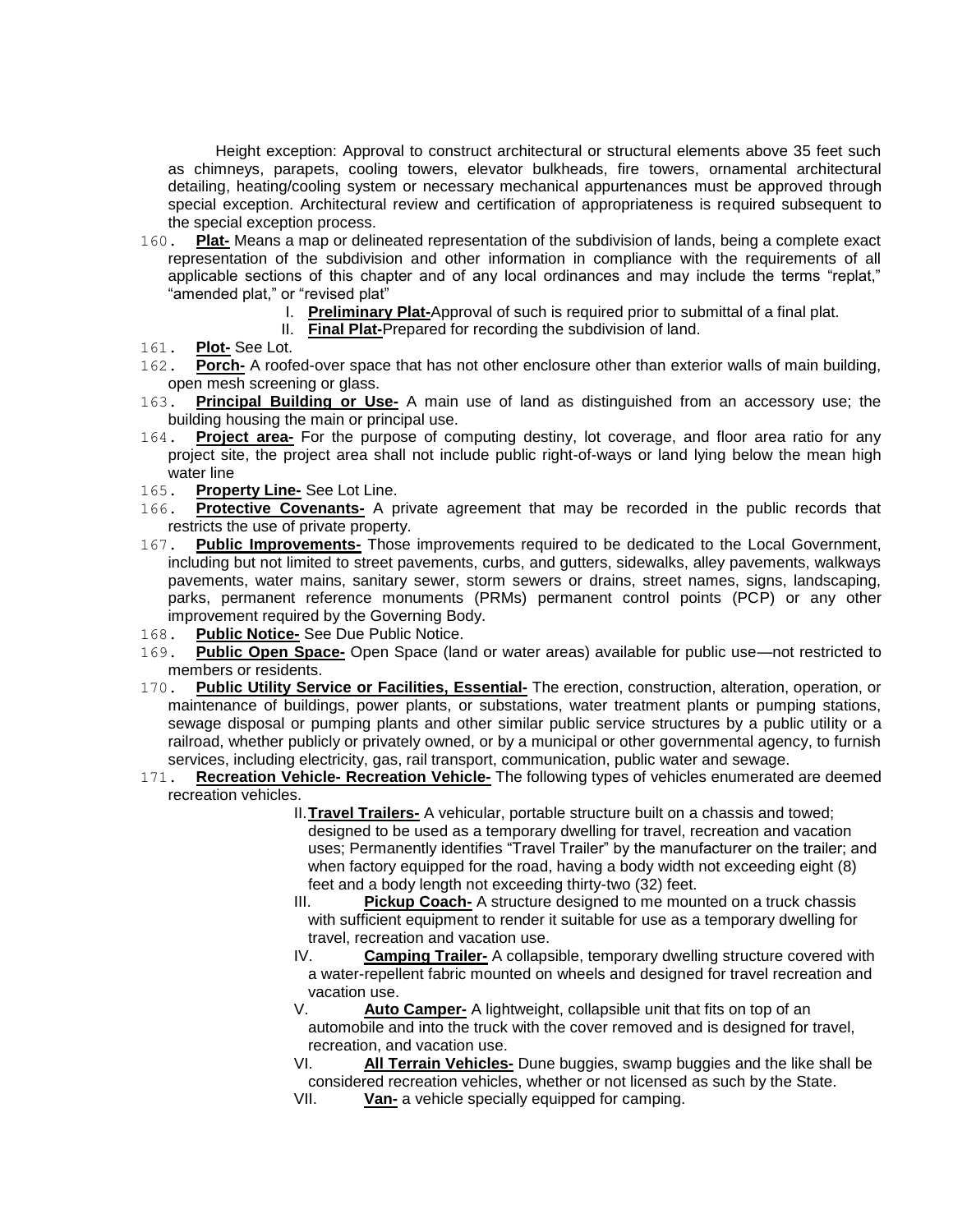172. **Residential Apartment Units-** Pertains to those single structures existing prior to the adoption of this ordinance which may be modified so as to allow more than one family to reside within with separate housekeeping facilities, providing there is a minimum of 500 square feet of heated floor space per one apartment unit. Residential Apartment Units are subject to particular District standards for single-family dwellings.

In Order to promote efficient use of existing space in downtown commercial (C-1) areas, residential apartment units are limited to those areas located on building second floors above active commercial activities.

- 173. **Retail Package store-** Means a commercial establishment selling liquor, malt, wine, or other alcoholic beverages. This shall not include the sale of alcoholic beverages accessory to and within a restaurant use. Does not provide for the dispensing of such beverages on premises.
- 174. **Restaurant-** Any establishment where food is served for consumption on or off the premises or within an enclosed building.
- 175. **Right-of-Way-** The area of a highway, road, street, way, parkway or other such strip of land reserved for public use, whether established by prescription, easement, dedication, gift, purchase, eminent domain or any other legal means.
- 176. **Sanitary Landfill/Garbage-** Addition or deposit of any garbage and organic matter upon or within any lot or parcel as regulated by the State Department of Environmental Regulation.
- 177. **Sanitary Landfill/ No Garbage-** Addition or deposit of any dry trash, refuse or solid waste material, upon or within any lot or parcel. Allowed materials shall include tree, shrub or grass cutting, metal items, construction materials, natural vegetation materials from land clearing and other similar items as regulated by the State Department of Environmental Regulations.
- 178. **Seafood Establishment-** A commercial establishment that processes and, or sells seafood.
- 179. **Seat-** For purposes of determining the number of off-street parking spaces for certain uses, the number of seats is the number of seating units installed or indicated, or each twenty-four (24) lineal inches of benches, pews or space for loose chairs.
- 180. **Service Station, Automotive-** Any building, structure or land used for the dispensing, sale or offering for sale at retail of any automobile fuel, oils or accessories, and in connection with which is performed general automotive servicing as distinguished from automotive repair.
- 181. **Set back-** The distance between the lot line and the building setback line.
- 182. **Setback Line-** See Building Set Back Line.
- 183. **Sign-** Any structure, part thereof or device, whether or not attached thereto or painted or represented thereon, or any material or thing, illuminated or otherwise, which displays or includes any numeral, letter, word model, banner, emblem, insignias, device, trademark or other representation used as, or in the nature of, an announcement, advertisement, direction or designation of any enterprise or industry, which is located upon any land on any building in or upon a window or indoors in such a manner as to attract attention from outside the building.
- 184. **Special Exception-** A use that would not be appropriate generally or without restriction throughout the particular zoning district or classification but which if controlled as to number, area, location, or relation to the neighborhood, would not adversely affect the public health, safety, comfort, good order, appearance, convenience, morals, and the general welfare.
- 185. **Special Waterfront District-** The boundaries of the Special Waterfront District are and shall be interpreted to be coterminous with the Federal Emergency Management Agency's A & V zones adjacent to the river and bay. The purpose of the Special Waterfront District is to afford special protection to areas close to the Apalachicola River and Bay system. See specific zoning districts for standards. See attachments for map.
- 186. **Storage Unit-** A commercial storage room, cubical or box that is part of an establishment that provides storage space for customers.
- 187. **Storm Water Management System-** The term "storm water management system" means the structural, nonstructural and designed features of a property or watershed which are implemented to control storm water, incorporating methods and facilities to collect, convey, channel, divert, store, absorb, inhibit, treat, use, or reuse water in order to prevent erosion excessive ponding, flooding, over drainage, environmental degradation, or water pollution, or otherwise affect the quantity or quality of stormwater.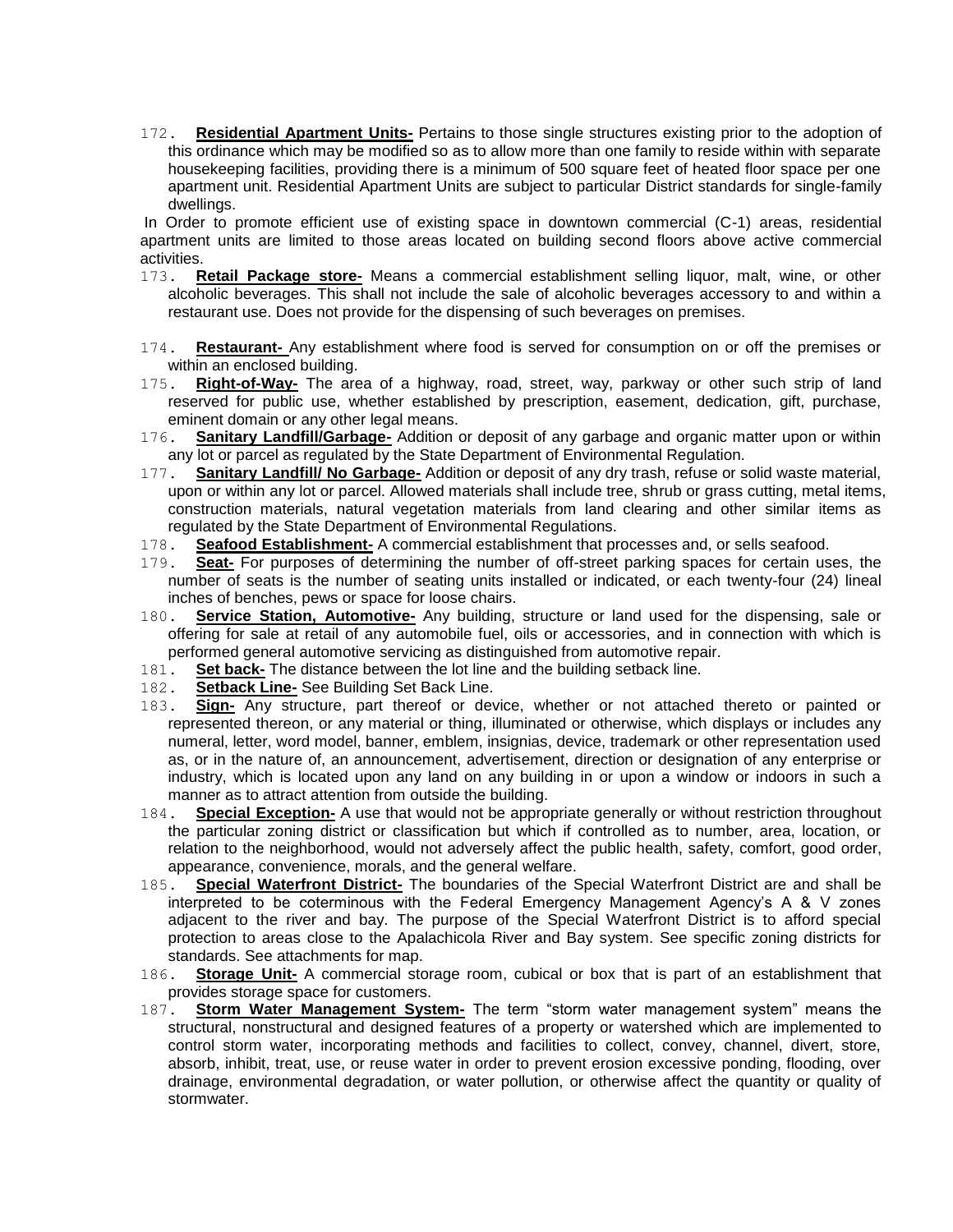- 188. **Story-** That portion of a building included between the surface of any floor and the surface of the next floor above it or if there is no floor above it, then the space between such floor and ceiling next above it.
- 189.
- 190. **Street-** A public or private thoroughfare, which affords the principal means of access to abutting property. This includes lane, place, way or other means of ingress or egress, regardless of the term used to describe it.
	- I. **Public-**Legally dedicated to public use officially accepted by the Local Government
	- **II. Private-** Privately owned and maintained on a recorded easement or approved by the appropriate Local Government Agency
- 191. **Street Right-of-Way Line-** The dividing line between a lot, tract or parcel of land and the contiguous street. The right-of-way line shall be considered a property line, and all front setback requirements provided in these regulations shall be measured from said right-of-way line, except corner lots, which shall be controlled by the right-of-way of the side street.
- 192. **Structural Alteration-** Any change, except for repair or replacement, in the supporting members of a structure, such as bearing walls or partitions, column, beams or girders, or any substantial change in the roof or in the exterior walls.
- 193. **Structure-** Anything constructed, erected or placed, the use of which requires more or less permanent location the ground, or anything attached to something having a permanent location on the ground and used or intended for business or living quarters, excluding fences not over six (6) feet above the natural grade.
- 194. **Studio-** A facility in which audio, visual or theatrical presentations are typically created. May be private or public. Not intended as a retail commercial operation.
- 195. **Subdivision-** The division of a parcel of land, whether improved or unimproved into three (3) or more contiguous lots or parcels of land designated by reference to the number or symbol of the lot or parcel contained in the plat of such subdivision, for the purpose, whether immediate or future, of transfer of ownership or, if the establishment of a new street is involved, any division of such parcel. However, the division of land into parcels of more than five (5) acres, not involving any change in street lines or public easements of whatsoever kind is not to be deemed a subdivision within the meaning of this code. The term includes a resubdivision and, when appropriate to the context, related to the process of subdividing or to the land subdivided.
- 196. **Townhouse-** A group of two or more single-family dwellings separated by a space of not more than one (1) inch. The walls or part wall separating the dwellings units of the townhouse shall extend to the roofline of the dwelling and shall have no openings therein. Each townhouse {unit} shall be serviced with separate utilities and other facilities and shall otherwise be independent of one another.
- 197. **Trade School-** an educational facility, which provides vocational instruction.
- **198. Trailer: Boat, Horse, Utility-** A conveyance drawn by other motor power and used for transporting a boat, animal or general goods.
- 199. **Transient Accommodations-** Any unit, group of units, building or group of buildings within a single complex of buildings, which is 1) rented for periods of less than 30 days or 1 calendar month, whichever is less; or which is 2) advertised or held out to the public, as a place regularly rented to transients. (See Transient Lodging Ordinance 2005-08 for specific standards.) Forms of Transient Accommodations include, but are not limited to, the following:
	- 1. **Motel:** A group of transient accommodation units under one ownership located on one (1) tract of land designed primarily for access by automobile. Overnight guests may stay for longer periods than overnight – not to exceed periods of more than 30 days or 1 calendar month per any calendar year. A motel dwelling is hereby defined as a single room or group of rooms with facilities that are used or intended to be occupied for sleeping and sanitation by one family at a time. Cooking or laundry facilities shall not be provided in said rental unit.
	- 2. **Hotel:** A structure primarily for transient guest and confined within one (1) principal building except for necessary accessory buildings. Overnight guests may stay for longer periods than overnight- not to exceed periods of more than 30 days or 1 calendar month per any calendar year. A hotel dwelling is hereby defined as a single room or group of rooms with facilities that